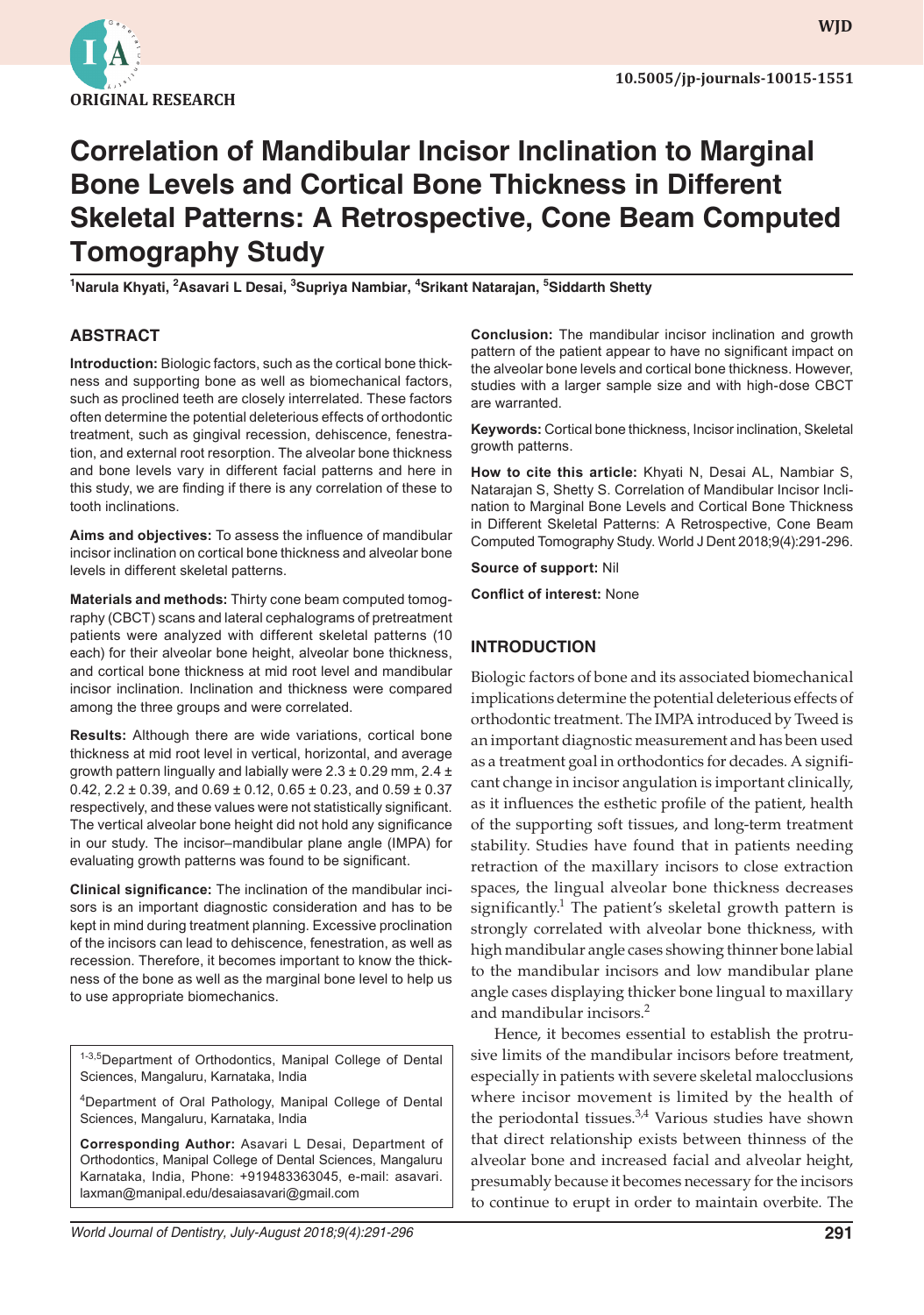alveolus, in turn, becomes attenuated with thinning of the width between the labial and lingual walls. Lund et al,<sup>5</sup> in a previous study, evaluated premolar extraction patients, and found that 84% of the lingual surfaces of the lower central incisors showed a decrease in the bone height of more than 2 mm, with an average of 5.7 mm on the lingual aspect and an increase of 0.8 mm on the buccal aspect of the same tooth. Experimental evidence also suggests that proclination of mandibular incisors can lead to vertical bone loss.<sup>6</sup>

Periapical radiographs and bitewing radiographs were the conventional means of assessing the vertical bone levels which themselves have their own limitations but with the advent of CBCT, most of these have been overcome. The CBCT images are devoid of any distortion and superimposition errors, thus enabling accurate quantitative and qualitative evaluation of the relationship between bone and teeth.<sup>7,8</sup>

Previous studies done using CBCT have either measured the bone levels or the alveolar bone thickness; both these parameters have never been studied together. Keeping this in mind, this study was taken up to assess the influence of mandibular incisor inclination on alveolar bone levels and cortical bone thickness in different skeletal patterns.

#### **MATERIALS AND METHODS**

This study was conducted over a span of 2 months, after obtaining Institutional Ethics Committee approval. Thirty pretreatment CBCT scans were analyzed, of which 9 were male and 21 were female subjects between 16 and 30 years of age. The subjects were selected irrespective of malocclusion they presented with. Subjects with (1) unerupted or missing mandibular permanent incisors, (2) periradicular or periapical pathologies/radiolucencies of either periodontal or endodontic origin in relation to mandibular anteriors, and (3) history of previous orthodontic treatment or any significant medical history, were excluded from the study.

All lateral cephalograms were taken in the natural head position, checked with a true vertical line. The growth pattern of the patient was assessed using SN-MP (Steiner's analysis) (Table 1 and Fig. 1).

The patients were grouped into three categories depending on the growth pattern:

- 1. Group I: Ten patients with horizontal growth pattern.
- 2. Group II: Ten patients with average growth pattern.

3. Group III: Ten patients with vertical growth pattern. The mandibular incisor inclination was checked using IMPA.

Baseline diagnostic CBCT images acquired for clinical purposes in 30 subjects were selected. All low-dose CBCT scan images were taken as a routine diagnostic aid

| <b>Table 1:</b> Definitions of variables used in lateral cephalogram |  |  |  |  |  |  |
|----------------------------------------------------------------------|--|--|--|--|--|--|
| and CBCT                                                             |  |  |  |  |  |  |

| SN plane                                      | Sella to gnathion (Steiner's<br>analysis)   |
|-----------------------------------------------|---------------------------------------------|
| Lower gonial angle through<br>nasion          | Articulare-gonion-gnathion with<br>bisector |
| Mandibular plane (Tweed)                      | Tangent to lower border of<br>mandible      |
| <b>IMPA</b>                                   | Incisor mandibular plane angle              |
| MBC-Bu                                        | Labial marginal bone crest                  |
| MBC-Li                                        | Lingual marginal bone crest                 |
| Buccal cortical thickness<br>cortical plates  | Distance between inner and<br>outer buccal  |
| Lingual cortical thickness<br>cortical plates | Distance between inner and<br>outer lingual |
| Marginal bone levels                          | Distance from CEJ to<br>constructed menton  |



**Fig. 1:** Schematic diagram showing cephalometric parameters used

in our department at Manipal College of Dental Sciences (MCODS), Mangaluru. For the CBCT, each subject was made to stand in an upright position with the machine's laser light being denoted as FH plane. This was adjusted such that it was parallel to the floor. All the CBCTs were taken on Planmeca Promax 3 D Mid Pro Face (Helsinki Finland; 0.6 mm layer and 0.6  $\times$  0.6  $\times$  0.6 voxel size) machine having current of 5.6 mA, exposure time of 16 to 18 seconds, and voltage of 90 kVp, in the Department of Oral Medicine and Radiology, MCODS, Mangaluru. The data were saved as digital imaging and communications in medicine files which were later exported to Romexis 4.1 software for analyzing the images.

All measurements were done on the three-dimensional (3D) reconstructed images using the measuring scale tool in Romexis software itself. All three planes were oriented simultaneously to prevent any error. The sagittal section was used to do all the measurements. The thickness of the cortical bone was measured at the mid root and apical root level. The constructed line through menton was taken as a reference to measure bone levels

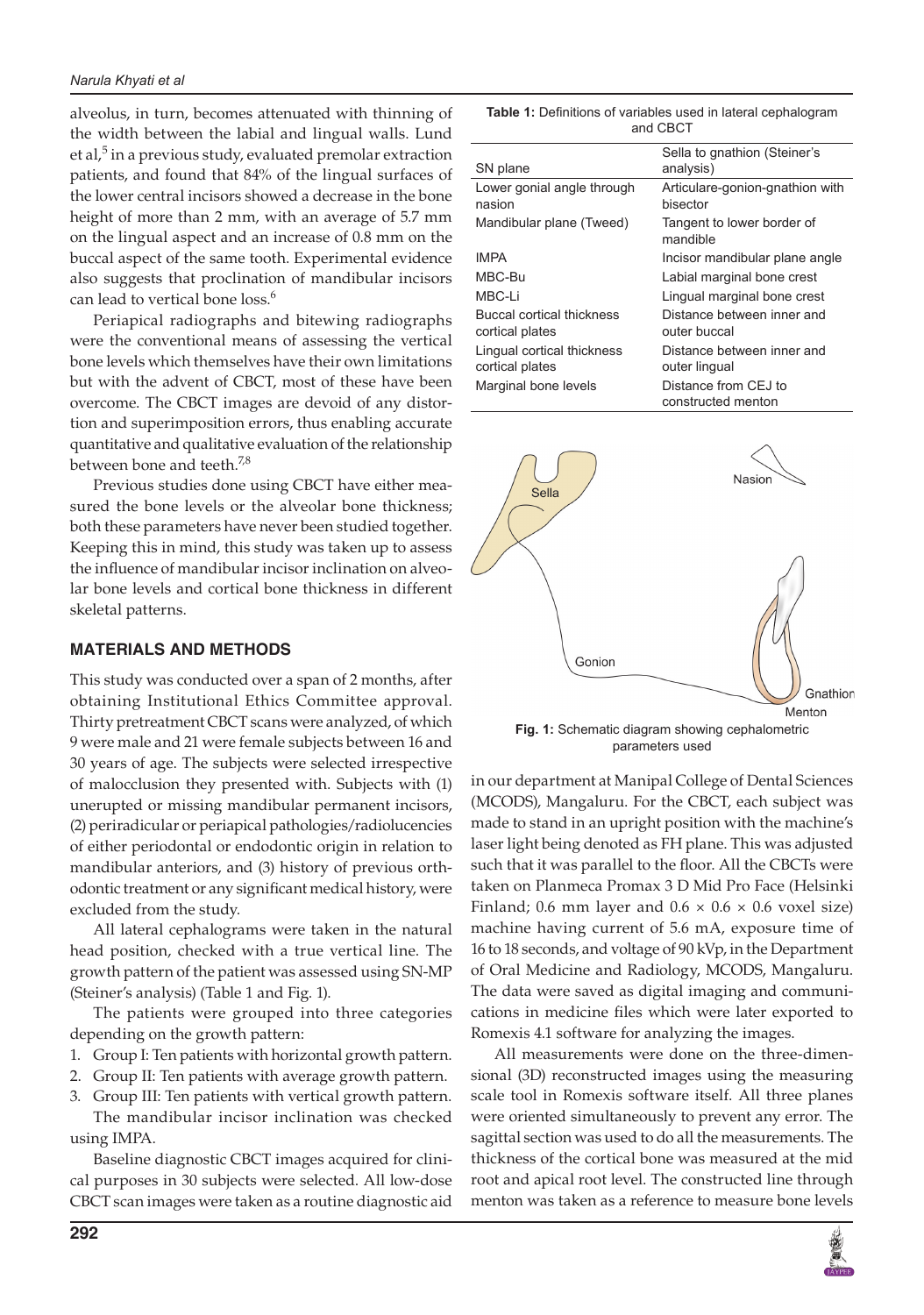

**Fig. 2:** Schematic diagram representing measurements from CBCT

by dropping the line straight to this line. The alveolar bone height was measured from alveolar crest to 3D constructed Me point and from the cementoenamel junction (CEJ) to Me point in the sagittal section of CBCT scans. The distance from CEJ to alveolar process was taken in normal limits of 1 to 3 mm and beyond 3 mm, it was considered as marginal alveolar loss. Measuring bone thickness at both mid root and apical levels was done by keeping the scale angulated in the direction of alveolar process and tooth inclination, at both labial and lingual sides. In two of our samples, the alveolar process at the labial side was not appreciated much; hence, measurement was done in axial section (Fig. 2).

## **Statistical Analysis**

The sample size at 95% confidence level, 80% power was calculated using the Statistical Package for the Social Sciences software (version 17; IBM, Armonk, New York). Tooth inclination and bone thickness were compared among the three groups using one-way analysis of variance (ANOVA) and *post hoc* Tukey test. Incisor inclination and the bone thickness were correlated using Pearson's correlation ( $p < 0.05$ ).

# **RESULTS**

The results in one-way ANOVA showed no significance in cortical bone thickness at mid root level in vertical, horizontal, and average growth pattern both lingually and labially. The only value which held significance in our study was IMPA and lower gonial angle (Table 2).

# **Alveolar Height**

*Post hoc* Tukey tests comparing vertical and horizontal groups showed a mean difference of 0.076 and was not statistically significant with a p-value of 0.997. Comparing vertical and average growth pattern groups showed a mean difference of 0.142 and was not statistically significant with a p-value of 0.99. Comparing horizontal and average groups showed a mean difference of 0.066, which was statistically insignificant (Table 3).

|                          |                |    |          |                | Statistics/mean | df2 (Welch)/F |         |
|--------------------------|----------------|----|----------|----------------|-----------------|---------------|---------|
|                          | Growth pattern | n  | Mean     | Std. deviation | squares         | (ANOVA)       | p-value |
| Lower gonial angle       | Vertical       | 10 | 78.5     | 2.461          | 361.633         | 71.48         | < 0.001 |
|                          | Horizontal     | 10 | 66.5     | 2.593          |                 |               |         |
|                          | Average        | 10 | 73.2     | 1.549          |                 |               |         |
|                          | Total          | 30 | 72.73    | 5.445          |                 |               |         |
| Alveolar height          | Vertical       | 10 | 23.663   | 3.302467       | 0.009           | 17.031        | 0.991   |
|                          | Horizontal     | 10 | 23.587   | 1.721208       |                 |               |         |
|                          | Average        | 10 | 23.521   | 1.597696       |                 |               |         |
|                          | Total          | 30 | 23.59033 | 2.258274       |                 |               |         |
| Lingual cortex thickness | Vertical       | 10 | 2.31     | 0.299258       | 0.16            | 1.131         | 0.337   |
|                          | Horizontal     | 10 | 2.458    | 0.421104       |                 |               |         |
|                          | Average        | 10 | 2.206    | 0.398029       |                 |               |         |
|                          | Total          | 30 | 2.324667 | 0.378224       |                 |               |         |
| Total alveolus thickness | Vertical       | 10 | 6.672    | 0.822149       | 0.294           | 0.315         | 0.732   |
|                          | Horizontal     | 10 | 6.907    | 1.304659       |                 |               |         |
|                          | Average        | 10 | 7.006    | 0.6509         |                 |               |         |
|                          | Total          | 30 | 6.861667 | 0.943292       |                 |               |         |
| Labial cortex thickness  | Vertical       | 10 | 0.691    | 0.127754       | 0.025           | 0.363         | 0.699   |
|                          | Horizontal     | 10 | 0.653    | 0.236364       |                 |               |         |
|                          | Average        | 10 | 0.591    | 0.371676       |                 |               |         |
|                          | Total          | 30 | 0.645    | 0.258907       |                 |               |         |
| <b>IMPA</b>              | Vertical       | 10 | 94.5     | 8.37           | 320.633         | 4.299         | 0.024   |
|                          | Horizontal     | 10 | 105.8    | 10.064         |                 |               |         |
|                          | Average        | 10 | 100.8    | 7.239          |                 |               |         |
|                          | Total          | 30 | 100.37   | 9.568          |                 |               |         |

**Table 2:** Statistics for different variables using one-way ANOVA test

*World Journal of Dentistry, July-August 2018;9(4):291-296* **293**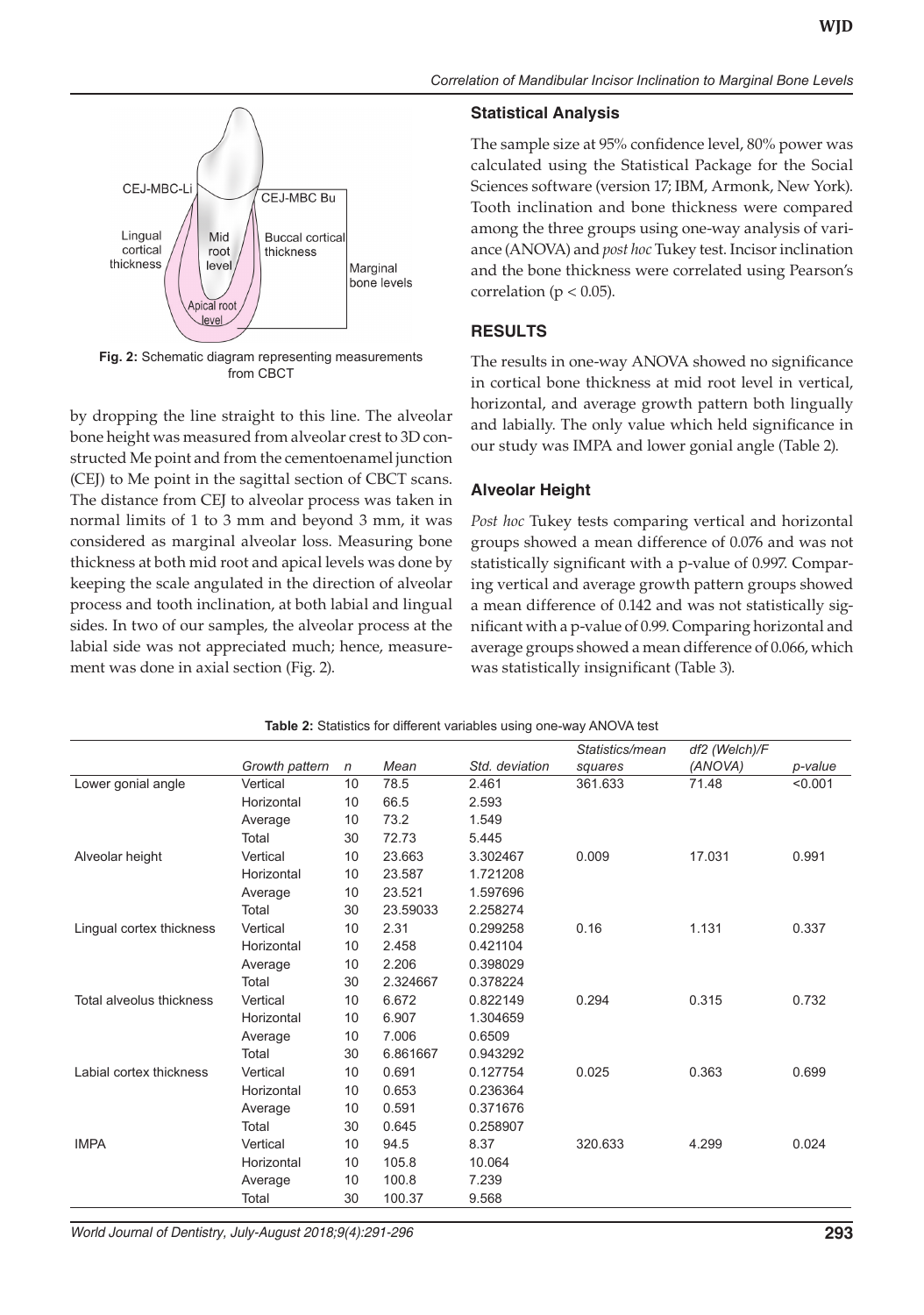| Growth pattern |                             |                            |                   |  |  |
|----------------|-----------------------------|----------------------------|-------------------|--|--|
| Vertical       | Lower gonial                | Pearson's correlation      | $-0.785$          |  |  |
|                | angle                       | Sig. (2-tailed)            | 0.007             |  |  |
|                |                             | N                          | 10                |  |  |
|                | Alveolar height             | Pearson's correlation      | 0.506             |  |  |
|                |                             | Sig. (2-tailed)            | 0.136             |  |  |
|                |                             | N                          | 10                |  |  |
|                | Lingual cortex              | Pearson's correlation      | 0.250             |  |  |
|                | thickness                   | Sig. (2-tailed)            | 0.486             |  |  |
|                |                             | N                          | 10                |  |  |
|                | Total alveolus              | Pearson's correlation      | 0.291             |  |  |
|                | thickness                   | Sig. (2-tailed)            | 0.415             |  |  |
|                |                             | N                          | 10                |  |  |
|                | Labial cortex               | Pearson's correlation      | -0.034            |  |  |
|                | thickness                   | Sig. (2-tailed)            | 0.926             |  |  |
|                |                             | N                          | 10                |  |  |
|                | <b>IMPA</b>                 | Pearson's correlation      | 1                 |  |  |
|                |                             | N                          | 10                |  |  |
| Horizontal     | Lower gonial                | Pearson's correlation      | 0.013             |  |  |
|                | angle                       | Sig. (2-tailed)            | 0.972             |  |  |
|                |                             | N                          | 10                |  |  |
|                | Alveolar height             | Pearson's correlation      | $-0.060$          |  |  |
|                |                             | Sig. (2-tailed)<br>N       | 0.870             |  |  |
|                |                             | Pearson's correlation      | 10                |  |  |
|                | Lingual cortex<br>thickness |                            | $-0.285$<br>0.426 |  |  |
|                |                             | Sig. (2-tailed)<br>N       | 10                |  |  |
|                | Total alveolus              | Pearson's correlation      | 0.158             |  |  |
|                | thickness                   | Sig. (2-tailed)            | 0.664             |  |  |
|                |                             | N                          | 10                |  |  |
|                | Labial cortex               | Pearson's correlation      | 0.530             |  |  |
|                | thickness                   | Sig. (2-tailed)            | 0.115             |  |  |
|                |                             | N                          | 10                |  |  |
|                | <b>IMPA</b>                 | Pearson's correlation      | 1                 |  |  |
|                |                             | N                          | 10                |  |  |
| Average        | Lower gonial                | Pearson's correlation      | 0.281             |  |  |
|                | angle                       | Sig. (2-tailed)            | 0.431             |  |  |
|                |                             | N                          | 10                |  |  |
|                | Alveolar height             | Pearson's correlation      | $-0.079$          |  |  |
|                |                             | Sig. (2-tailed)            | 0.829             |  |  |
|                |                             | N                          | 10                |  |  |
|                | Lingual cortex<br>thickness | Pearson's correlation      | 0.006             |  |  |
|                |                             | Sig. (2-tailed)            | 0.987             |  |  |
|                |                             | N                          | 10                |  |  |
|                | Total alveolus              | Pearson's correlation      | 0.193             |  |  |
|                | thickness                   | Sig. (2-tailed)            | 0.593             |  |  |
|                |                             | N                          | 10                |  |  |
|                | Labial cortex<br>thickness  | Pearson's correlation      | 0.114             |  |  |
|                |                             | Sig. (2-tailed)            | 0.754             |  |  |
|                | IMPA                        | N<br>Pearson's correlation | 10<br>1           |  |  |
|                |                             | Ν                          | 10                |  |  |
|                |                             |                            |                   |  |  |

**Table 3:** Association between different variables using Pearson's correlation

# **Lingual Cortex Thickness**

Comparison among the different growth patterns showed that lingual cortex thickness was not significantly correlated with any of the groups (Table 3).

#### **Total alveolus Thickness**

*Post hoc* Tukey tests comparing vertical and horizontal groups showed a mean difference of −0.235 and was not statistically significant with a p-value of 0.851. Comparing vertical and average groups showed a mean difference of −0.334 and was not statistically significant with a p-value of 0.723. Comparing horizontal and average groups showed a mean difference of −0.099 and was not statistically significant with a p-value of 0.972 (Table 3).

## **Labial Cortex Thickness**

*Post hoc* Tukey tests comparing vertical and horizontal groups showed a mean difference of 0.038 and is not statistically significant with a p-value of 0.945. Comparing vertical and average groups showed a mean difference of 0.1 and was not statistically significant with a p-value of 0.679. Comparing horizontal and average groups showed a mean difference of 0.062 and was not statistically significant with a p-value of 0.861 (Table 3).

## **DISCUSSION**

Teeth may be decentralized from the alveolar bone envelope with orthodontic treatment, depending on the extent of tooth movement and the initial morphology of the alveolar bone. The decision as to what extent the lower incisors should be moved and how this will affect the associated bone is an important consideration in treatment planning.<sup>9</sup> The average alveolar bone height from CEJ observed was  $23.5 \pm 2.25$  mm. It had no significance in our study since no correlation could be found out between inclination and alveolus recession. Janson et al, $^{10}$ in a previous study, used bitewings to assess posterior interdental vertical bone height and reported 0.5 and 0.13 mm of bone loss in orthodontically treated patients as compared with an untreated group.

Schudy<sup>11</sup> has suggested that a good indicator of mandibular rotation is the inclination of the mandibular plane. In our study, the mandibular plane angle was used to categorize subjects into average-, low- and high-angle subgroups. Bjork<sup>12</sup> and Nielsen<sup>13</sup> observed that tooth eruption is almost vertical, whereas in patients with vertical growth pattern, more distal mandibular incisor eruption is observed.

In previous studies, it had been shown that pretreatment alveolar thickness is associated with vertical bone loss in patients treated orthodontically.<sup>14-16</sup> However, in our study, it was seen in only one case that thin alveolus was associated with pretreatment recession, but overall results were nonsignificant. The results showed no significance in cortical bone thickness at mid root level in vertical, horizontal, and average growth pattern both lingually and labially. Garlock et al<sup>17</sup> reported that thinner

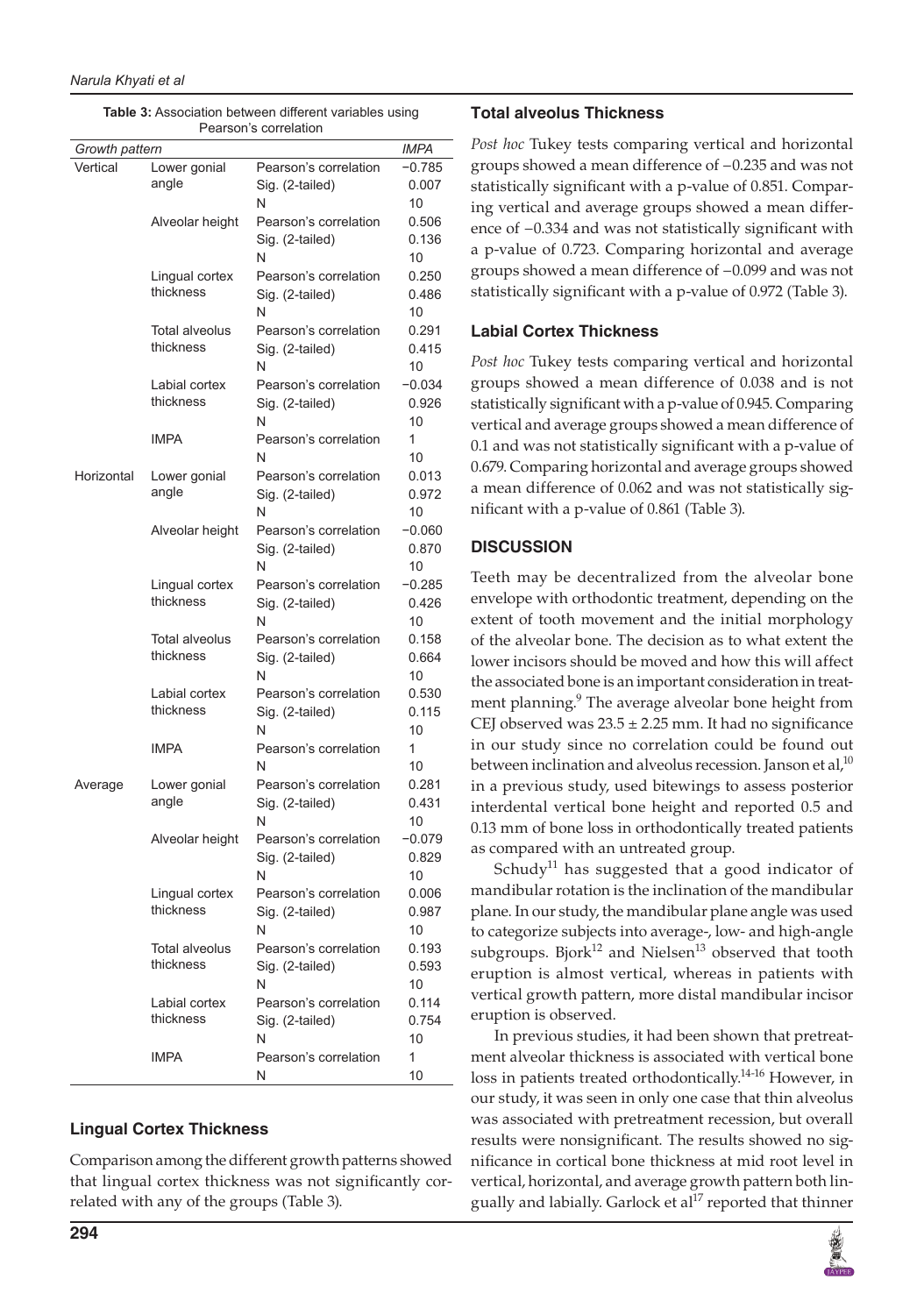pretreatment cortical bone at the apex level was correlated with greater facial vertical bone loss, and movements of the mandibular incisor apex toward cortical bone produce greater amounts of vertical bone loss. Baysal et  $al^9$ concluded that lower incisor position and mandibular anterior bony support were different between averageand high-angle Class II patients.

The only value which held significance in our study was the IMPA and lower gonial angle. The vertical alveolar bone height did not show any significance in our study, nor was there any correlation between the variables.

Hoang et  $al^{18}$  compared the mandibular anterior alveolar housing in individuals with different mandibular plane angles before orthodontic treatment and measured the root resorption and alveolar bone loss post orthodontic treatment. The pretreatment anterior alveolar bone widths were wider in low-angle than in average- and high-angle individuals.

Probing, bitewing/periapical radiographs are used for the assessment of bony support.<sup>19</sup> Conventional radiographic methods have some limitations, such as difficulty in reproducing the angles over time and superimposition of the anatomic structures.<sup>20</sup> Moreover, an underestimation of the amount of actual bone loss has been reported.<sup>8,21</sup>

Cephalometric radiography has significant limitations for the assessment of alveolar bone thickness as well as incisor inclination, especially in the mandibular anterior alveolar region, since images of all structures overlap in 3D space, thereby giving rise to an important enlargement error due to divergence of the X-ray beam. A major advantage of CBCT over conventional radiography is its ability to evaluate real anatomy in 3D, true-to-scale images without superimpositions, or distortions of the neighboring structures.<sup>9</sup> Furthermore, quantitative and qualitative evaluation of bone surfaces, quantitative evaluation of the relationship between teeth and bone, and the selection of the desired sections are possible due to secondary computerized reconstructions.<sup>19,21</sup>

A limited sample size and also the use of low-dose CBCT are a drawback of this study and could be a reason for not getting any positive correlation, as there is a tendency for over- or underestimating bone levels. Studies with a larger sample size using high-dose CBCT are warranted to assess the correlation of mandibular incisor inclination to bone thickness in different growth patterns.

# **CONCLUSION**

The mandibular incisor inclination and growth pattern of the patient appear to have no significant impact on the cortical bone thickness and alveolar bone levels.

#### **REFERENCES**

- 1. Sarikaya S, Haydar B, Ciger S, Ariyürek M. Changes in alveolar bone thickness due to retraction of anterior teeth. Am J Orthod Dentofacial Orthop 2002 Jul;122(1):15-26.
- 2. Handelman CS. The anterior alveolus: its importance in limiting orthodontic treatment and its influence on the occurrence of iatrogenic sequelae. Angle Orthod 1996 Apr;66(2):95-109.
- 3. Yared KF, Zenobio EG, Pacheco W. Periodontal status of mandibular central incisors after orthodontic proclination in adults. Am J Orthod Dentofacial Orthop 2006 Jul;130(1):6. e1-6.e8.
- 4. Ten Hoeve A, Mulie RM. The effect of antero-postero incisor repositioning on the palatal cortex as studied with laminagraphy. J Clin Orthod 1976 Nov;10(11):804-822.
- 5. Lund H, Grondahl K, Grondahl HG. Cone beam computed tomography evaluations of marginal alveolar bone before and after orthodontic treatment combined with premolar extractions. Eur J Oral Sci 2012 Jun;120(3):201-211.
- 6. Batenhorst KF, Bowers GM, Williams JE Jr. Tissue changes resulting from facial tipping and extrusion of incisors in monkeys. J Periodontol 1974 Sep;45(9):660-668.
- 7. Yamada C, Kitai N, Kakimoto N, Murakami S, Furukawa S, Takada K. Spatial relationships between the mandibular central incisor and associated alveolar bone in adults with mandibular prognathism. Angle Orthod 2007 Sep;77(5):766-772.
- 8. Fuhrmann R. Three-dimensional interpretation of periodontal lesions and remodeling during orthodontic treatment. Part III. J Orofac Orthop 1996 Aug;57(4):224-237.
- 9. Baysal A, Ucar FI, Buyuk SK, Ozer T, Uysal T. Alveolar bone thickness and lower incisor position in skeletal Class I and Class II malocclusions assessed with cone-beam computed tomography. Korean J Orthod 2013 Jun;43(3):134-140.
- 10. Janson G, Bombonatti R, Brandao AG, Henriques JF, de Freitas MR. Comparative radiographic evaluation of the alveolar bone crest after orthodontic treatment. Am J Orthod Dentofacial Orthop 2003 Aug;124(2):157-164.
- 11. Schudy FF. The rotation of the mandible resulting from growth: its implications in orthodontic treatment. Angle Orthod 1965 Jan;35:36-50.
- 12. Bjork A. Variations in the growth pattern of the human mandible: longitudinal radiographic study by the implant method. J Dent Res 1963 Jan-Feb;42(1 Pt 2):400-411.
- 13. Nielsen IL. Vertical malocclusions: etiology, development, diagnosis and some aspects of treatment. Angle Orthod 1991 Winter;61(4):247-260.
- 14. Gracco A, Luca L, Bongiorno MC, Siciliani G. Computed tomography evaluation of mandibular incisor bony support in untreated patients. Am J Orthod Dentofacial Orthop 2010 Aug;138(2):179-187.
- 15. Garib DG, Yatabe MS, Ozawa TO, Filho OG. Alveolar bone morphology under the perspective of the computed tomography: defining the biological limits of tooth movement. Dent Press J Orthod 2010 Sep-Oct;15(5):192-205.
- 16. Thongudomporn U, Charoemratrote C, Jearapongpakorn S. Changes of anterior maxillary alveolar bone thickness following incisor proclination and extrusion. Angle Orthod 2015 Jul;85(4):549-554.
- 17. Garlock DT, Buschang PH, Araujo EA, Behrents RG, Kim KB. Evaluation of marginal alveolar bone in the anterior mandible with pretreatment and posttreatment computed tomography in nonextraction patients. Am J Orthod Dentofacial Orthop 2016 Feb;149(2):192-201.